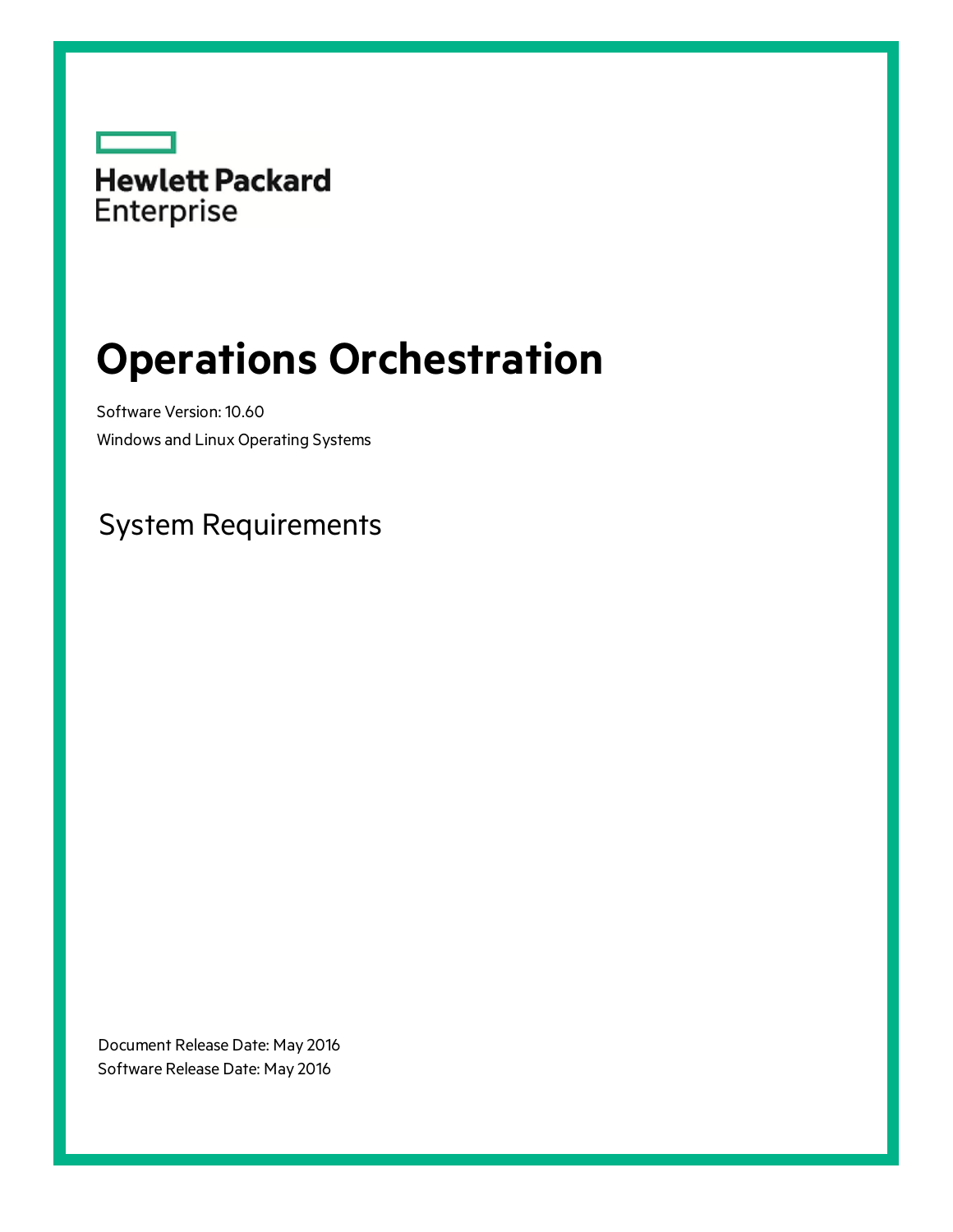### **Legal Notices**

#### **Warranty**

The only warranties for Hewlett Packard Enterprise products and services are set forth in the express warranty statements accompanying such products and services. Nothing herein should be construed as constituting an additional warranty. Hewlett Packard Enterprise shall not be liable for technical or editorial errors or omissions contained herein.

The information contained herein is subject to change without notice.

### Restricted Rights Legend

Confidential computer software. Valid license from Hewlett Packard Enterprise required for possession, use or copying. Consistent with FAR 12.211 and 12.212, Commercial Computer Software, Computer Software Documentation, and Technical Data for Commercial Items are licensed to the U.S. Government under vendor's standard commercial license.

### Copyright Notice

© 2005-2016 Hewlett Packard Enterprise Development LP

#### Trademark Notices

Adobe™ is a trademark of Adobe Systems Incorporated. Microsoft® and Windows® are U.S. registered trademarks of Microsoft Corporation.

UNIX® is a registered trademark of The Open Group.

This product includes an interface of the 'zlib' general purpose compression library, which is Copyright © 1995-2002 Jean-loup Gailly and Mark Adler.

### Documentation Updates

The title page of this document contains the following identifying information:

- Software Version number, which indicates the software version.
- <sup>l</sup> Document Release Date, which changes each time the document is updated.
- Software Release Date, which indicates the release date of this version of the software.

To check for recent updates or to verify that you are using the most recent edition of a document, go to: <https://softwaresupport.hp.com/>.

This site requires that you register for an HP Passport and to sign in. To register for an HP Passport ID, click **Register** on the HP Software Support site or click **Create an Account** on the HP Passport login page.

You will also receive updated or new editions if you subscribe to the appropriate product support service. Contact your HPE sales representative for details.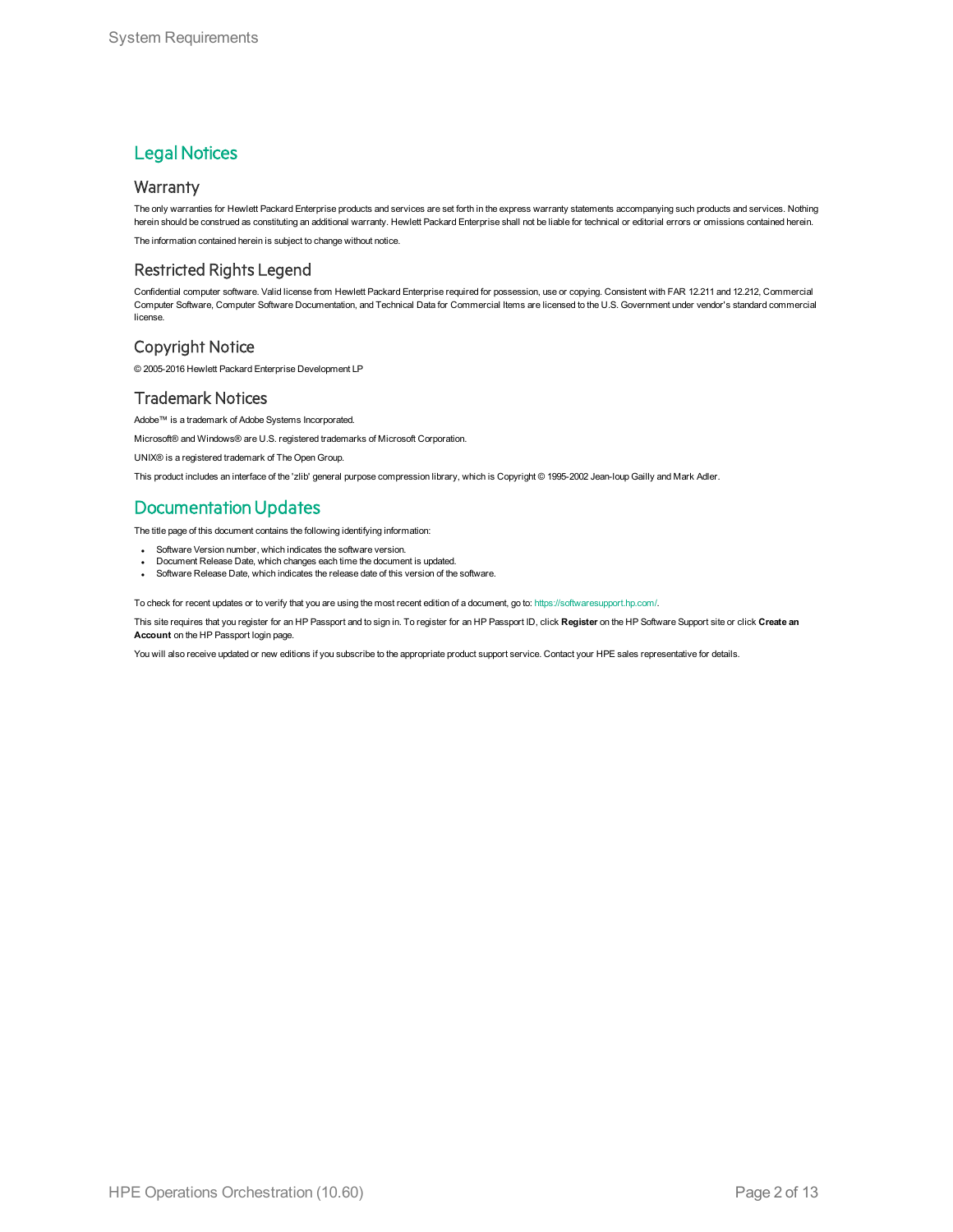## **Contents**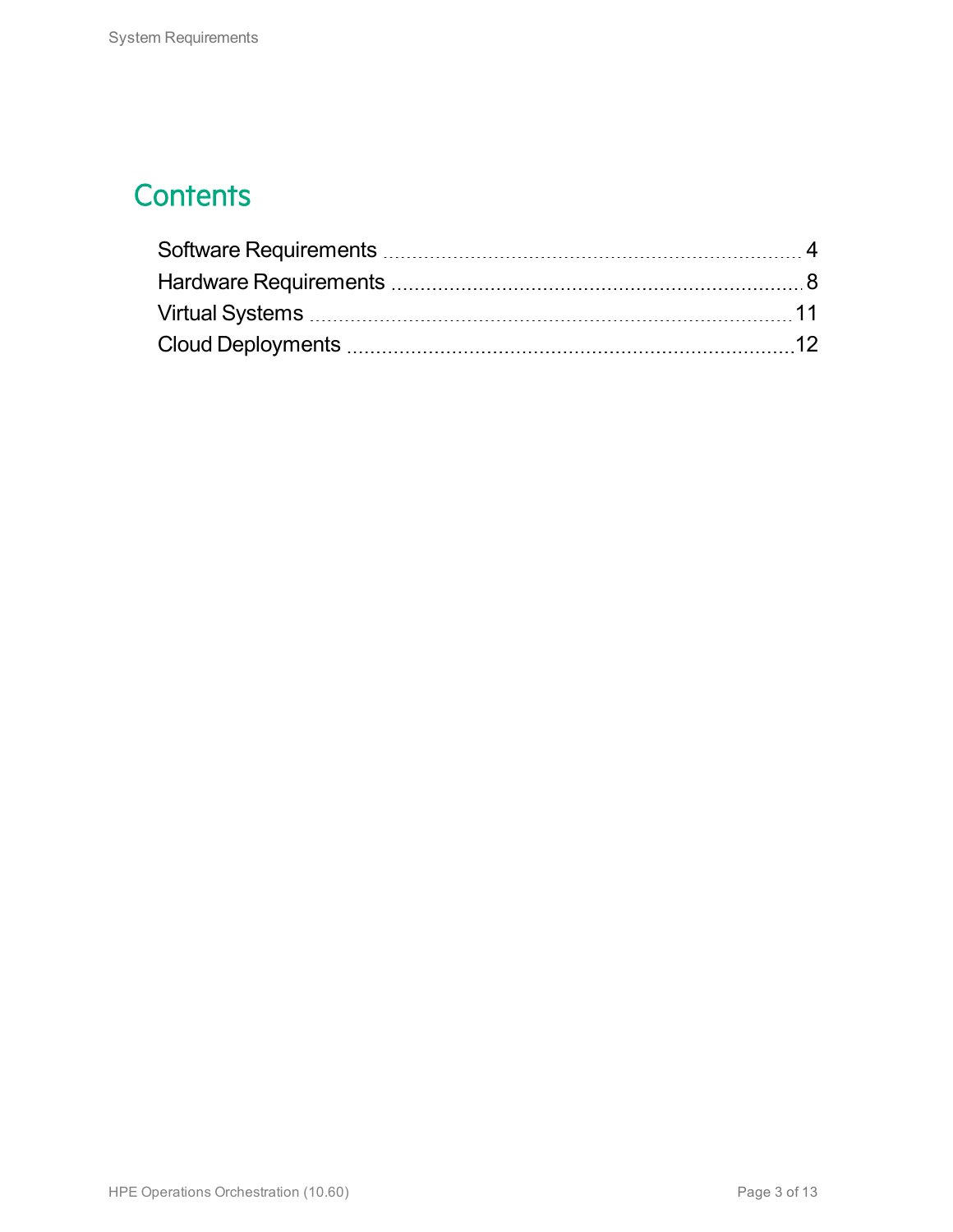# <span id="page-3-0"></span>Software Requirements

### Software Requirements for Central and RAS

The Central application requires a dedicated database schema.

#### **Supported Operating Systems**

| <b>OS</b>                      | <b>Version</b>              |
|--------------------------------|-----------------------------|
| Microsoft Windows Server       | 2008 64 bit, R2 2008 64 bit |
|                                | 2012 64 bit, R2 2012 64 bit |
| Oracle Enterprise Linux        | 6.6                         |
| <b>RedHat Enterprise Linux</b> | 6.x 64 bit, 7.x 64 bit*     |
| <b>Ubuntu</b>                  | 14.04.x TLS                 |

**Note:**

- You can install HPE OO in a default installation of Linux. There is no need for special packages.
- \* RedHat Enterprise Linux 5.x 64 bit is no longer supported.

#### **Supported Databases**

| <b>Database</b>      | <b>Version</b>                                           |
|----------------------|----------------------------------------------------------|
| Oracle               | 12cR1 RAC, 12c R1 (regular, non-CDB), 11g R2, 11g R2 RAC |
| <b>MySQL</b>         | $5.5.x, 5.6.x^*$ , 5.7x                                  |
| PostgreSQL           | 9.1.x, 9.2.x, 9.3.x, 9.4x, 9.5x                          |
| Microsoft SQL Server | R2 2008**, 2012**, 2014                                  |

\* For MySQL 5.6.20 and 5.6.21, the requirements for the **innodb\_log\_file\_size** have increased significantly. For MySQL 5.6.1 - 19, the recommendation is 256 M, but for MySQL 5.6.20 - 21, the recommendation is 2 GB.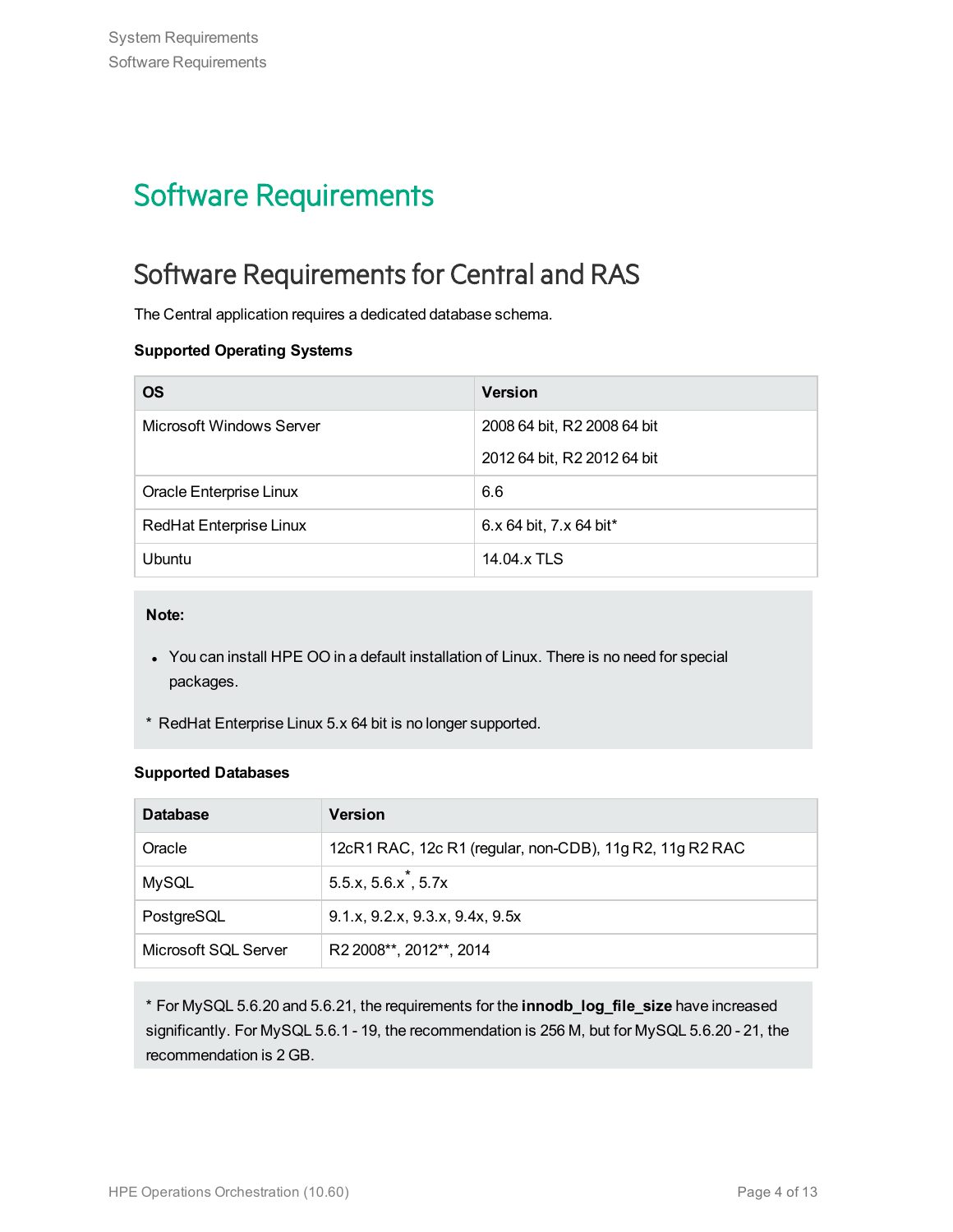System Requirements Software Requirements

\*\* All service packs are supported.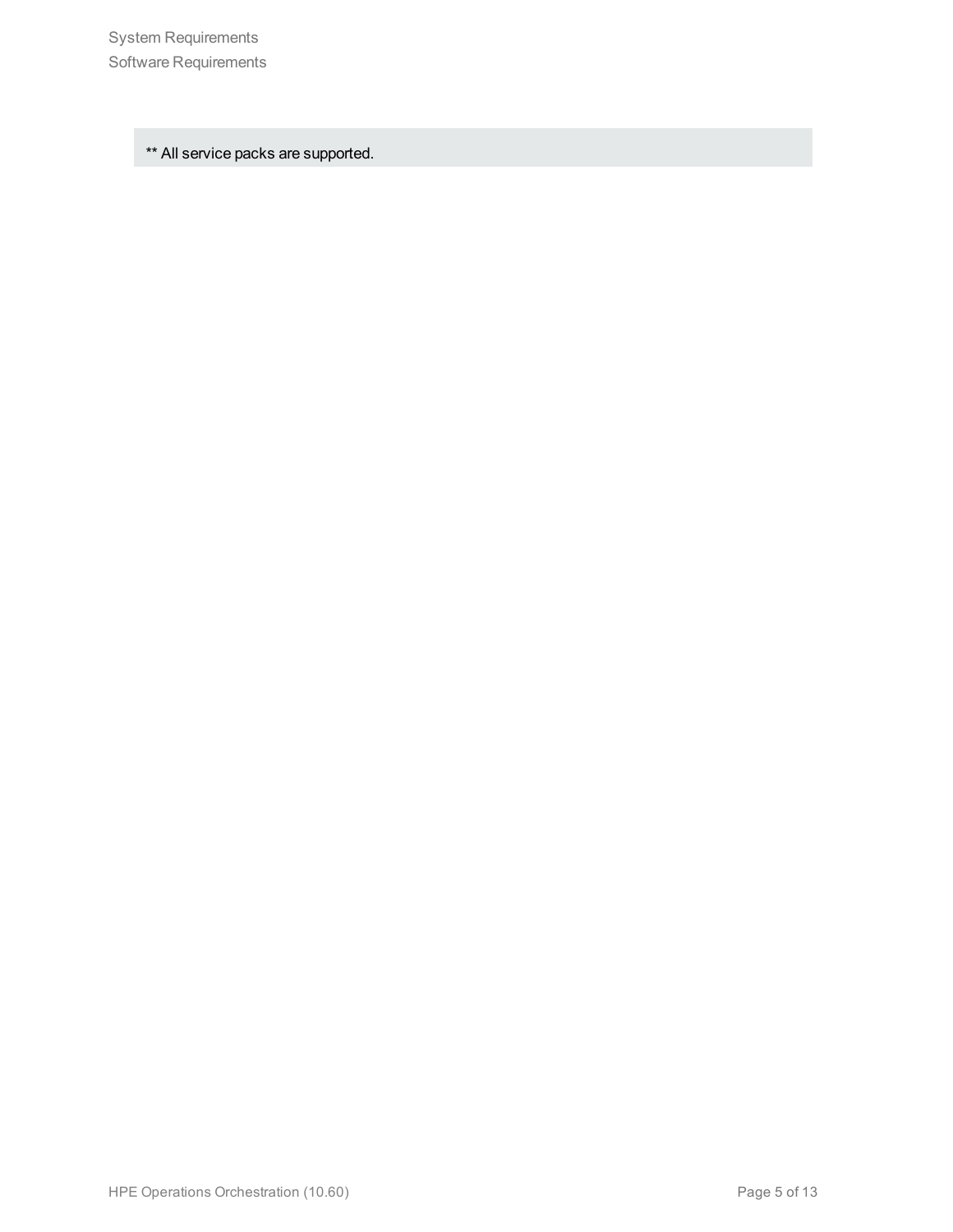#### **Supported Browsers**

| <b>Browser</b>              | <b>Version</b>                                |
|-----------------------------|-----------------------------------------------|
| Microsoft Internet Explorer | 10.x, 11.x                                    |
| $**$<br>Mozilla FireFox     | 32.x and later                                |
|                             | 31.x ESR (Extended Support Release) and later |
| $**$<br>Google Chrome       | 40.x and later                                |

\* **Note**: Microsoft Internet Explorer 9.x is no longer supported.

\*\* **Disclaimer**: Future versions of Firefox and Chrome are considered supported, subject to the browser's backward-compatibility.

Recommended screen resolution for the browser: 1280 x 1024 or 1920 x 1080

#### **Other Requirements**

| Requirement       | <b>Version</b>                                                                                                                                                                                                         |
|-------------------|------------------------------------------------------------------------------------------------------------------------------------------------------------------------------------------------------------------------|
| .NET<br>Framework | Microsoft .NET Framework 4.5 or later, full installation.                                                                                                                                                              |
|                   | This is also required for RAS installations.                                                                                                                                                                           |
| Ports             | Two ports must be available to configure for the Central Server (one for HTTP and<br>one for HTTPS). The default values for these ports are 8080 and 8443, but you can<br>specify different ports during installation. |
|                   | <b>Note:</b> It is also possible to change the ports after HPE OO is installed. See<br>"Changing or Closing the HTTP/HTTPS Ports" in the HPE OO Security and<br>Hardening Guide.                                       |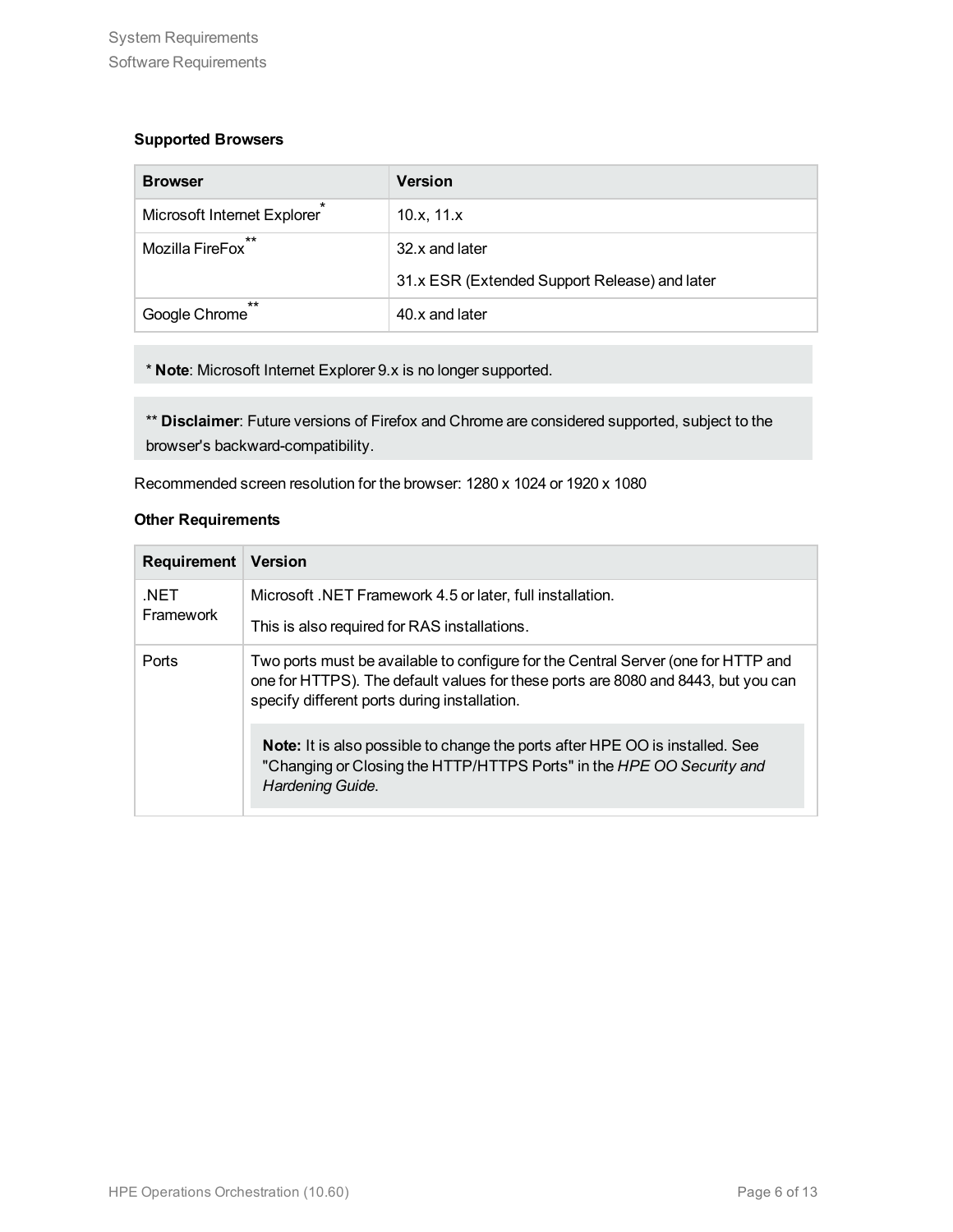### Software Requirements for Studio

#### **Supported Operating Systems**

| <b>OS</b>                | <b>Version</b>                                           |
|--------------------------|----------------------------------------------------------|
| Microsoft Windows        | 10, 8 64 bit, 8.1 64 bit, 7 64 bit*                      |
| Microsoft Windows Server | 2012 64 bit, R2 2012 64 bit, 2008 64 bit, R2 2008 64 bit |

\* **Note**: We no longer support Studio on Windows 7 32 bit.

#### **Other Requirements**

| Requirement       | <b>Version</b>                                                                                                                                                                                                                                              |
|-------------------|-------------------------------------------------------------------------------------------------------------------------------------------------------------------------------------------------------------------------------------------------------------|
| .NET<br>Framework | Microsoft .NET Framework 4.5 or later, full installation.                                                                                                                                                                                                   |
|                   | This is also required for debugging flows with .NET operations. If you don't have<br>.NET 4.5, any flows or operations with .NET will be marked as invalid in Studio.                                                                                       |
| Service<br>packs  | Microsoft Visual C++ 2010 Redistributable Package (x86).                                                                                                                                                                                                    |
|                   | This is required in order to use the Studio SVN integration feature.                                                                                                                                                                                        |
|                   | You need to download and install the version for the x86 platform, regardless of your<br>Windows version (for example, if it is Windows x64).                                                                                                               |
|                   | http://www.microsoft.com/en-us/download/confirmation.aspx?id=5555                                                                                                                                                                                           |
| Git client        | In order to use the Studio Git integration feature, you must download and install the<br>Git client version git-1.9.5-preview20150319.<br>https://github.com/msysgit/msysgit/releases/download/Git-1.9.5-<br>preview20150319/Git-1.9.5-preview20150319.exe. |

**Note:** The minimum screen resolution for Studio is 1280 x 1024.

### Software Requirements for the Database Server

Operating system support for database servers is according to the recommendations of the database vendor.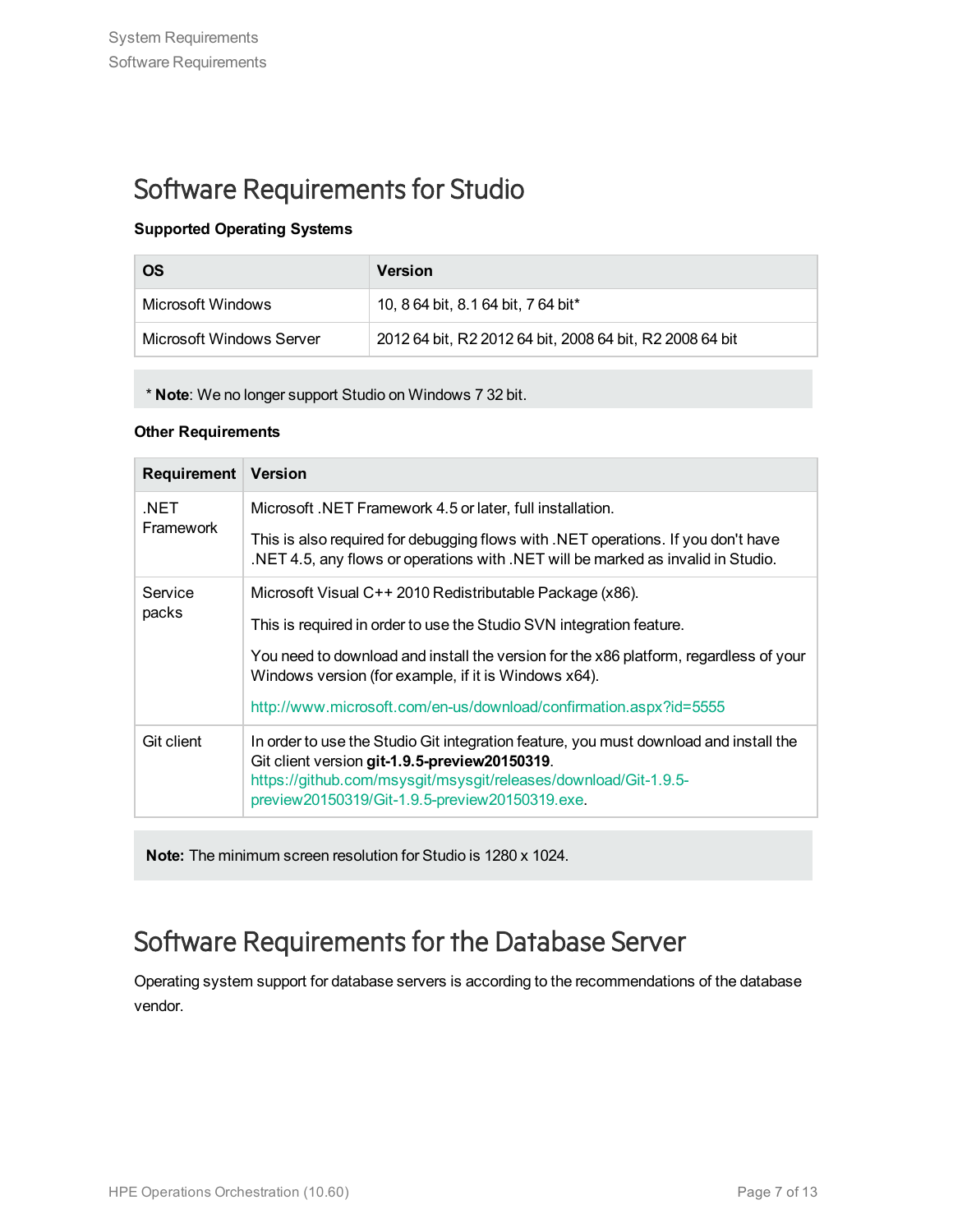### <span id="page-7-0"></span>Hardware Requirements

The hardware requirements described here are the minimal supported configuration.

Many customers may require more powerful hardware, depending on their load and usage of the system. In some cases, scaling out (adding nodes) is preferable to scaling up (stronger hardware).

### Hardware Requirements for HPE OO Central and Database **Servers**

These requirements are for on-premise installations where the key components (central servers, RAS) are installed at the customer's site.

| Component        | Requirement per server (minimum)                                                                                                                                                |
|------------------|---------------------------------------------------------------------------------------------------------------------------------------------------------------------------------|
| <b>CPU</b>       | 3 Gigahertz (GHz) for single-processor systems or 2 GHz for multi-processor<br>systems                                                                                          |
|                  | Database server:                                                                                                                                                                |
|                  | • According to the database vendor's recommendations and requirements,<br>but no less than 2CPU cores                                                                           |
|                  | Central server:                                                                                                                                                                 |
|                  | Minimum: 1CPU core<br>$\bullet$                                                                                                                                                 |
|                  | Recommended: 4CPU cores                                                                                                                                                         |
| Memory (RAM)     | Database server:                                                                                                                                                                |
|                  | • As specified by the vendor, but no less than 4 GB                                                                                                                             |
|                  | Central server:                                                                                                                                                                 |
|                  | Minimum: 2 GB                                                                                                                                                                   |
|                  | Recommended: 4 GB                                                                                                                                                               |
| Hard-drive space | Database server:                                                                                                                                                                |
|                  | Centralized database:                                                                                                                                                           |
|                  | 50 GB for HPE OO data - out of which a few GB are for the HPE OO<br>$\circ$<br>installation and content pack deployment, and the rest is used for HPE<br>OO's operational data. |
|                  | For extensive usage, it is recommended to allocate 100 GB or more,<br>depending on your data retention policy.                                                                  |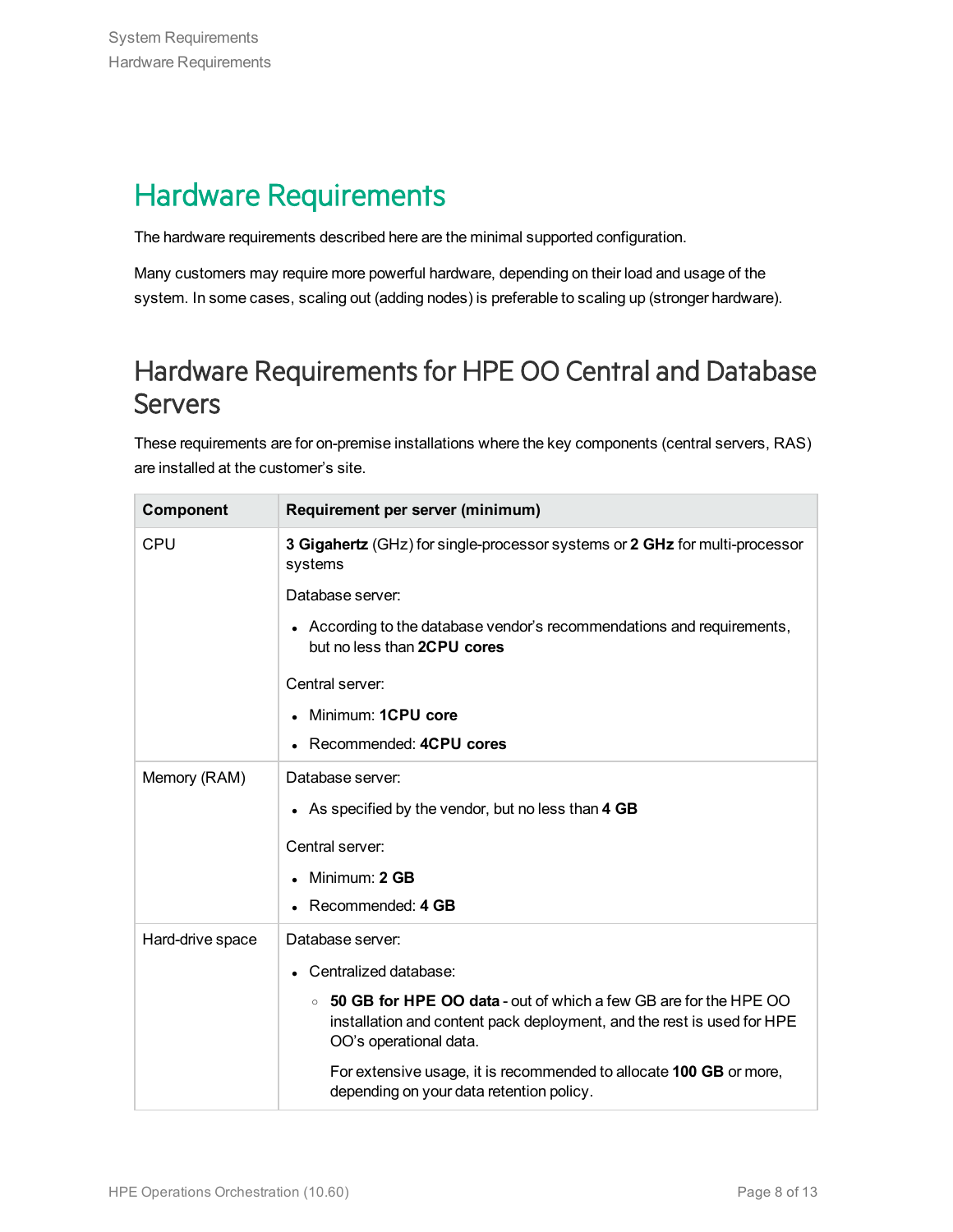| Dedicated database server:                                                                                                     |
|--------------------------------------------------------------------------------------------------------------------------------|
| ○ 80 GB hard drive                                                                                                             |
| For extensive usage, it is recommended to allocate a 140 GB hard-<br>drive or bigger, depending on your data retention policy. |
| Central server:                                                                                                                |
| $\cdot$ 2 GB                                                                                                                   |

For off-premise installations, where the key components are installed on a cloud-based virtualized machine, the hardware requirements are:

- Central/RAS: For Cloud systems, an extra small machine
- Database: According to the database vendor's recommendations and requirements, but no less than a small machine.

For more information about database size requirements see the *HPE OO Database Guide*.

### Hardware Requirements for the Central Client

Web client machines for Central must meet the minimum hardware requirements for their web browser.

### Hardware Requirements for RAS Installations

| Component        | <b>Requirement (minimum)</b>                                                                           |
|------------------|--------------------------------------------------------------------------------------------------------|
| <b>CPU</b>       | <b>2 GHz</b> for single- or multi-processor systems                                                    |
|                  | Minimum: 1 CPU core                                                                                    |
|                  | Recommended: 4 CPU cores                                                                               |
| Memory (RAM)     | 1 GB                                                                                                   |
| Hard-drive space | <b>2 GB</b> (this includes room for the flows and operations that are included in the<br>installation) |

### Hardware Requirements for HPE OO Studio Installed on its Own Machine

Machines on which you install Studio must meet the minimum hardware requirements for their web browser or the following, whichever is higher.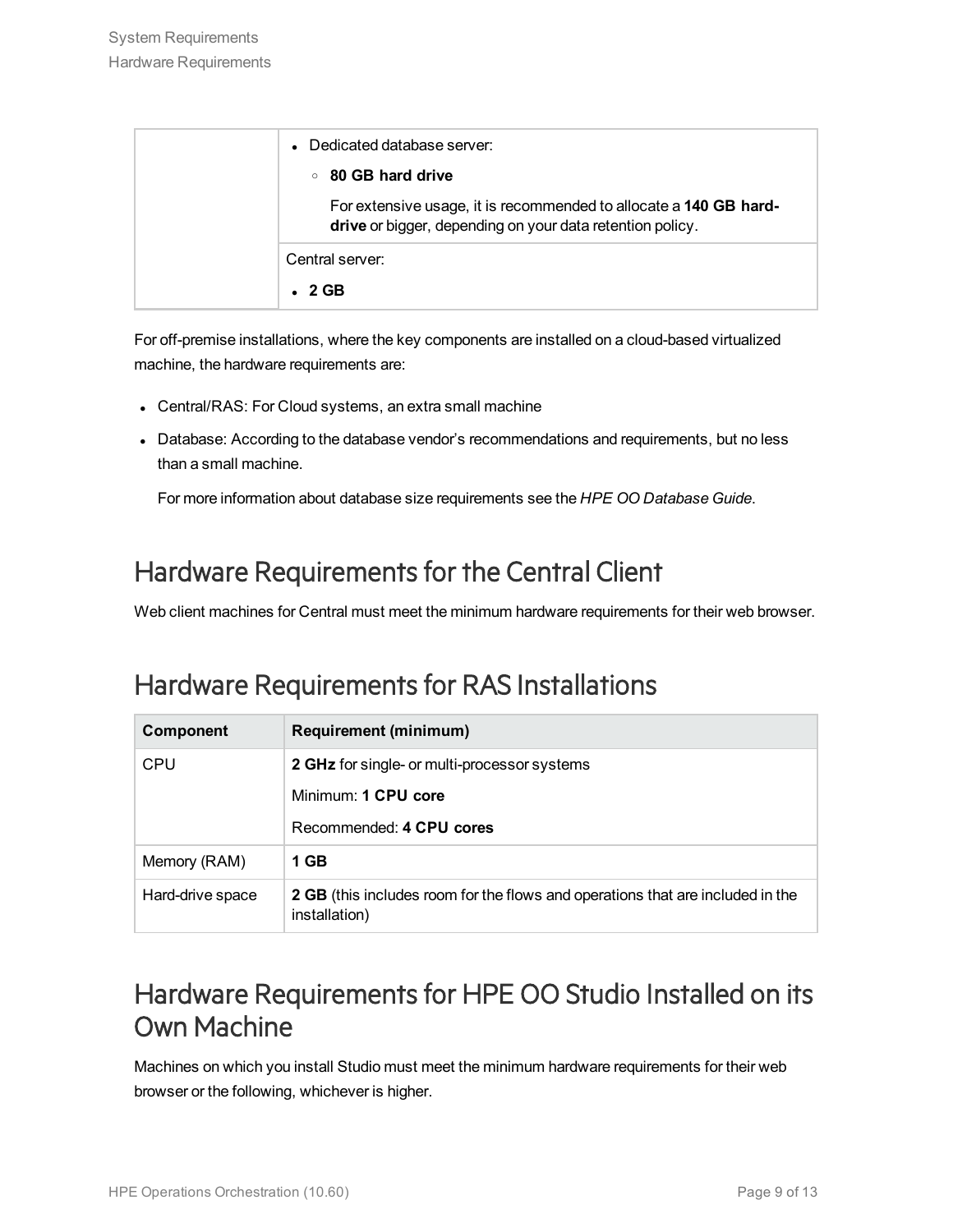| Component        | <b>Requirement (minimum)</b>                                               |
|------------------|----------------------------------------------------------------------------|
| <b>CPU</b>       | 2 GHz for single- or multi-processor systems                               |
|                  | 1 CPU core                                                                 |
| Memory (RAM)     | 2 GB (this is the amount of memory that the Studio process requires)       |
| Hard-drive space | 4 GB (this includes room for the flows and operations in the installation) |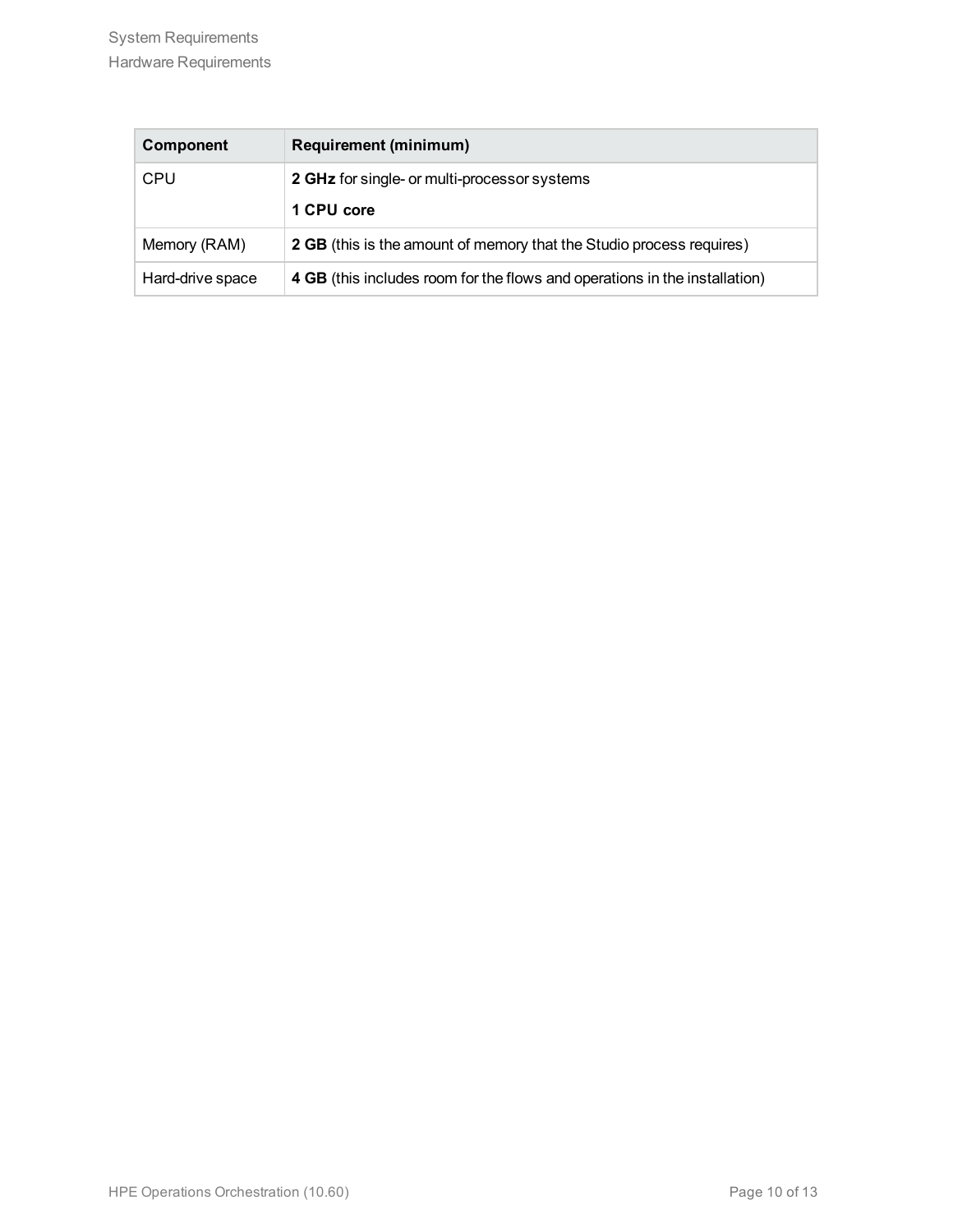# <span id="page-10-0"></span>Virtual Systems

Installation of the HPE OO components on guest systems hosted by the following hypervisors is supported, as long as the guest systems meet the requirements described in this *System Requirements* document:

- VMware ESX Server, version 3.x or later
- Microsoft Hyper-V (for all supported Windows versions)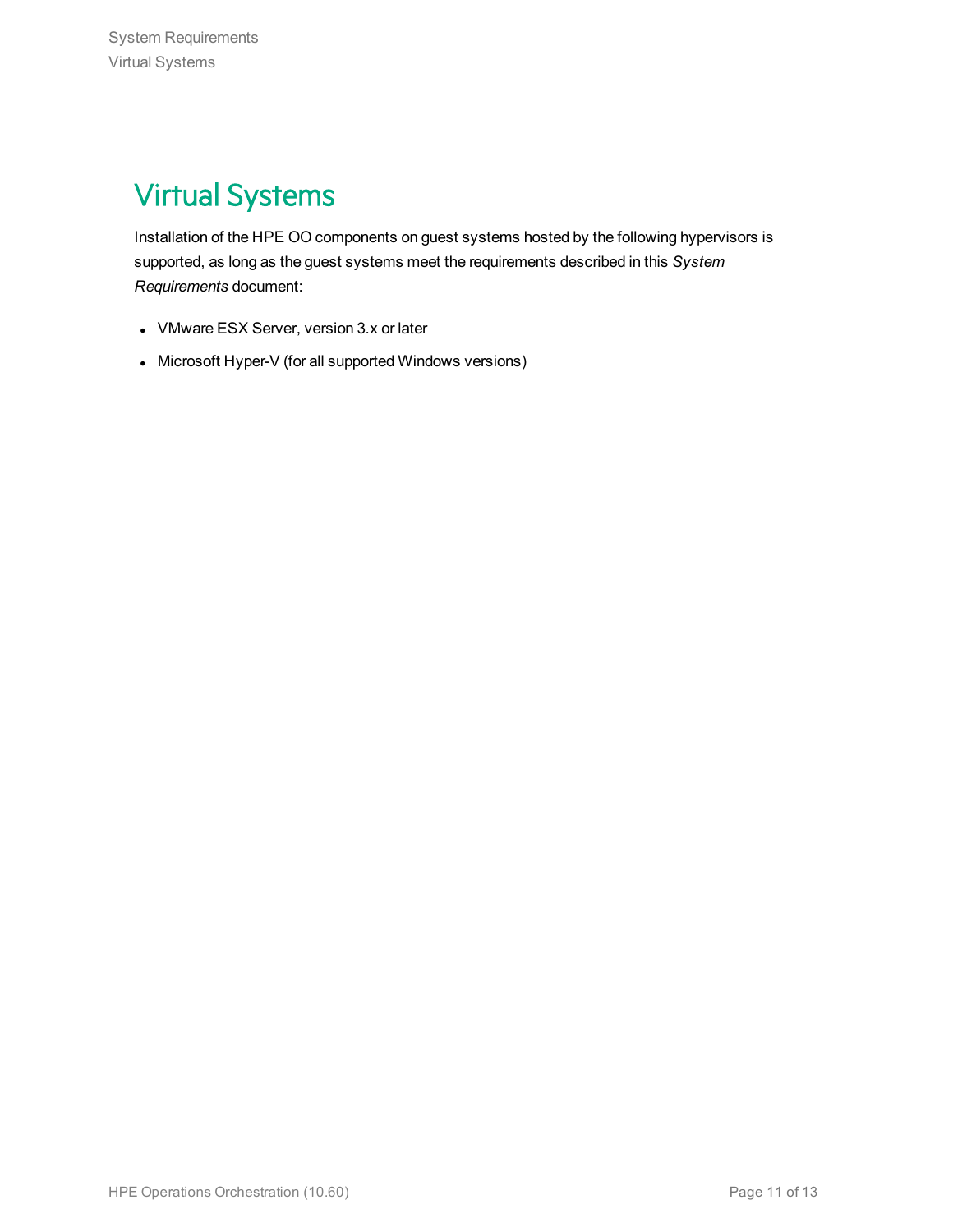# <span id="page-11-0"></span>Cloud Deployments

HPE Operations Orchestration can be installed on cloud computer units. On HPE Cloud Services, the server components (Central, RAS) require a small machine, and the database should follow the database vendor's recommendations and requirements, but no less than a small machine.